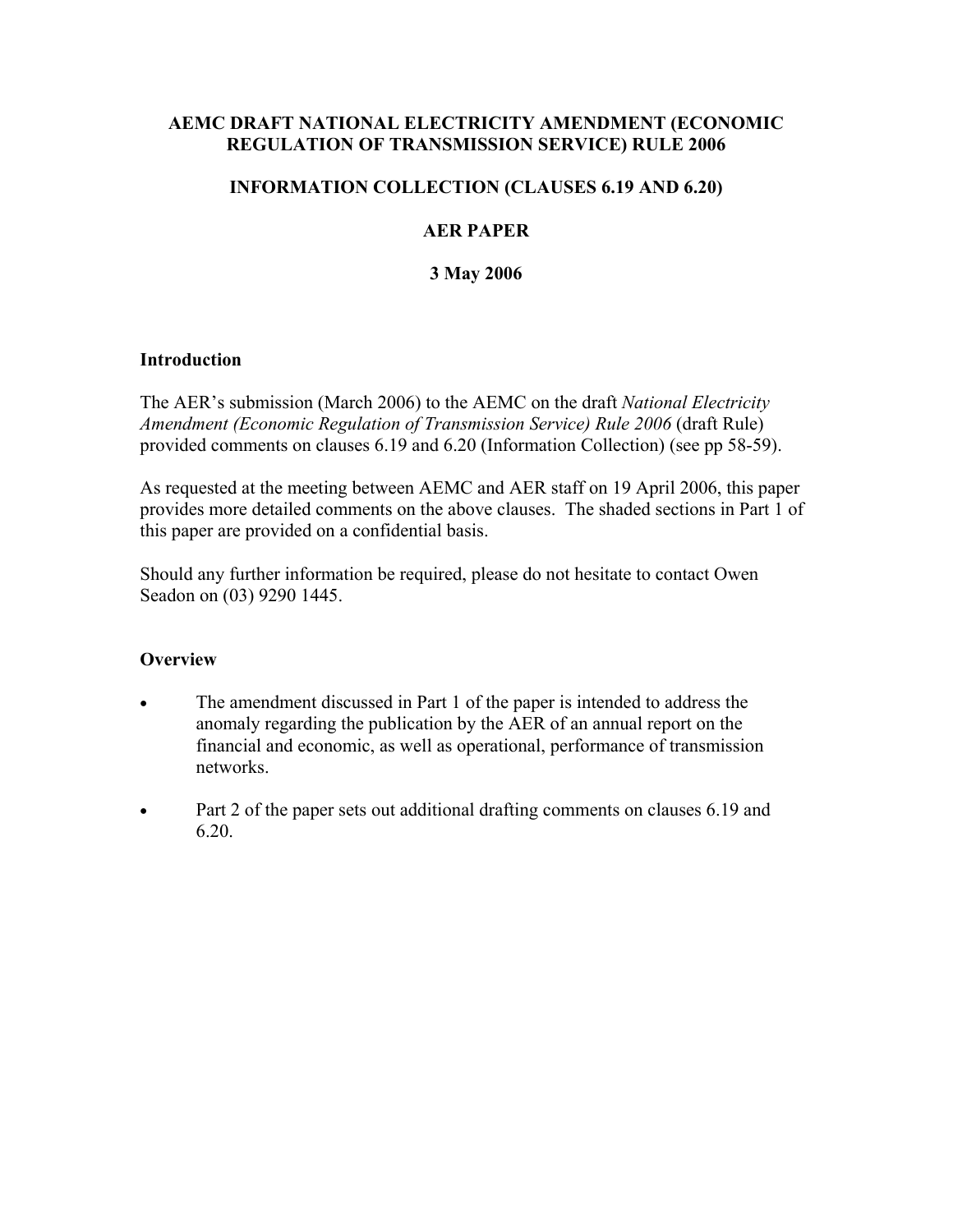# **Part 1 Publication by AER**

### **1.1 Summary**

- 1. Clause 6.2.5 of the National Electricity Rules (Rules) (draft clause 6.19) requires TNSPs to provide to the AER on an annual basis information on the TNSP's financial and operational performance. The AER is not able to disclose the information without the TNSP's written consent, or, if consent is declined, giving the TNSP a formal notice under clause 6.2.6 (draft clause 6.20).
- 2. Whilst the Rules and the draft Rule expressly provide for the AER to publish an annual report on TNSPs' performance against service standards, there is no equivalent function in relation to TNSPs' financial performance.
- 3. Consequently, the AER cannot issue a notice under clause 6.2.6 (draft clause 6.20) to a TNSP that has not consented to the inclusion of its information in an annual report comparing TNSPs' financial performance. The ACCC / AER annual electricity regulatory reports cover only those TNSPs that consent.

## **1.2 Current provisions**

- 4. Clause 6.2.4(b) in Part B of Chapter 6 of the Rules requires the AER, in applying the form of economic regulation specified in clause 6.2.4(a), to set a revenue cap to apply to each TNSP. The revenue cap is then used by the TNSP to determine transmission prices in accordance with Part C of Chapter 6 of the Rules (see clause 6.3).
- 5. In addition, clauses 6.2.5 and 6.2.6 in Part B of Chapter 6 govern information disclosure by TNSPs and disclosure by the AER of that information. In summary:
	- (a) TNSPs are required to submit certified annual financial statements to the AER in a form determined by the AER (cl  $6.2.5(a)$ ). Clause  $6.2.5(a)$ ) sets out information that must be included in the financial statements (including information the AER requires to 'prepare and publish annual performance statistics in relation to … service standards'). In addition, the AER may require a TNSP to provide any other information the AER reasonably requires to perform its regulatory functions in a manner and by a date it considers to be consistent with the requirements of clauses 6.2.2, 6.2.3 and 6.2.4 (cl 6.2.5(c)).
	- (b) Clause 6.2.5(b) sets out the purposes for which the AER may use the annual financial statements. The purposes include:
		- (i) monitoring compliance with the revenue cap;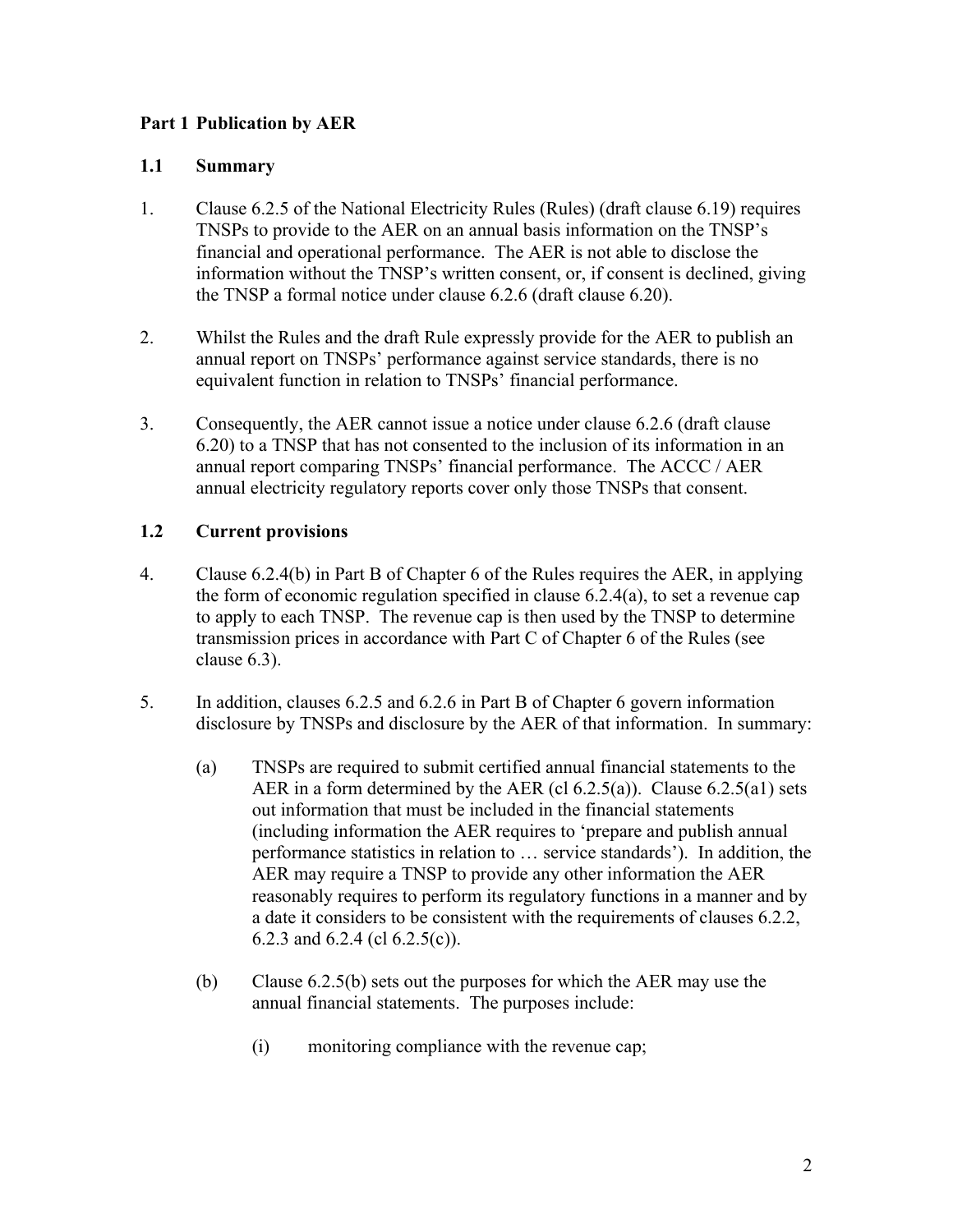- (ii) assessing the allocation of costs (and identifying cross-subsidies) between regulated and unregulated services;
- (iii) collating data regarding the financial, economic and operational performance of TNSPs to be used as input to the AER's decisionmaking regarding the setting of revenue caps or other regulatory controls to apply in future regulatory control periods; and
- (iv) setting and publishing annual performance statistics in relation to the service standards published by TNSPs under clause 6.5.7(b).
- (c) Information provided by a TNSP under clause 6.2.5 cannot be disclosed by the AER without the prior written consent of the TNSP unless the procedure in clause 6.2.6 has been followed (cl 6.2.5(e)).
- (d) Clause 6.2.6(a) sets out certain information that must be published in the AER's revenue cap decisions.
- (e) Clauses 6.2.6(b)-(e) set out the procedure by which the AER may disclose information where the TNSP has declined written consent:
	- (i) the AER must be of the opinion that disclosure would not cause detriment to the TNSP or the public benefit outweighs the detriment; and
	- (ii) the AER must issue a written notice to the TNSP which, amongst other things, identifies the information, the nature of the intended disclosure, why the AER wishes to make the disclosure, and why the AER is of the opinion referred to above.

In addition, section 16 of the National Electricity Law (NEL) requires the AER, in performing or exercising 'an AER regulatory function or power' (defined in section 2) to perform or exercise that function or power in a manner that will or is likely to contribute to the achievement of the national electricity market objective (set out in section 7).

- (f) The AER cannot disclose the information until 28 days after the notice is received by the TNSP. The TNSP may seek review of the notice under the *Administrative Decisions (Judicial Review) Act 1977*.
- (g) The disclosure of information provided to the AER is also governed by section 44AF of the *Trade Practices Act 19*74 (Cth): see NEL section 18.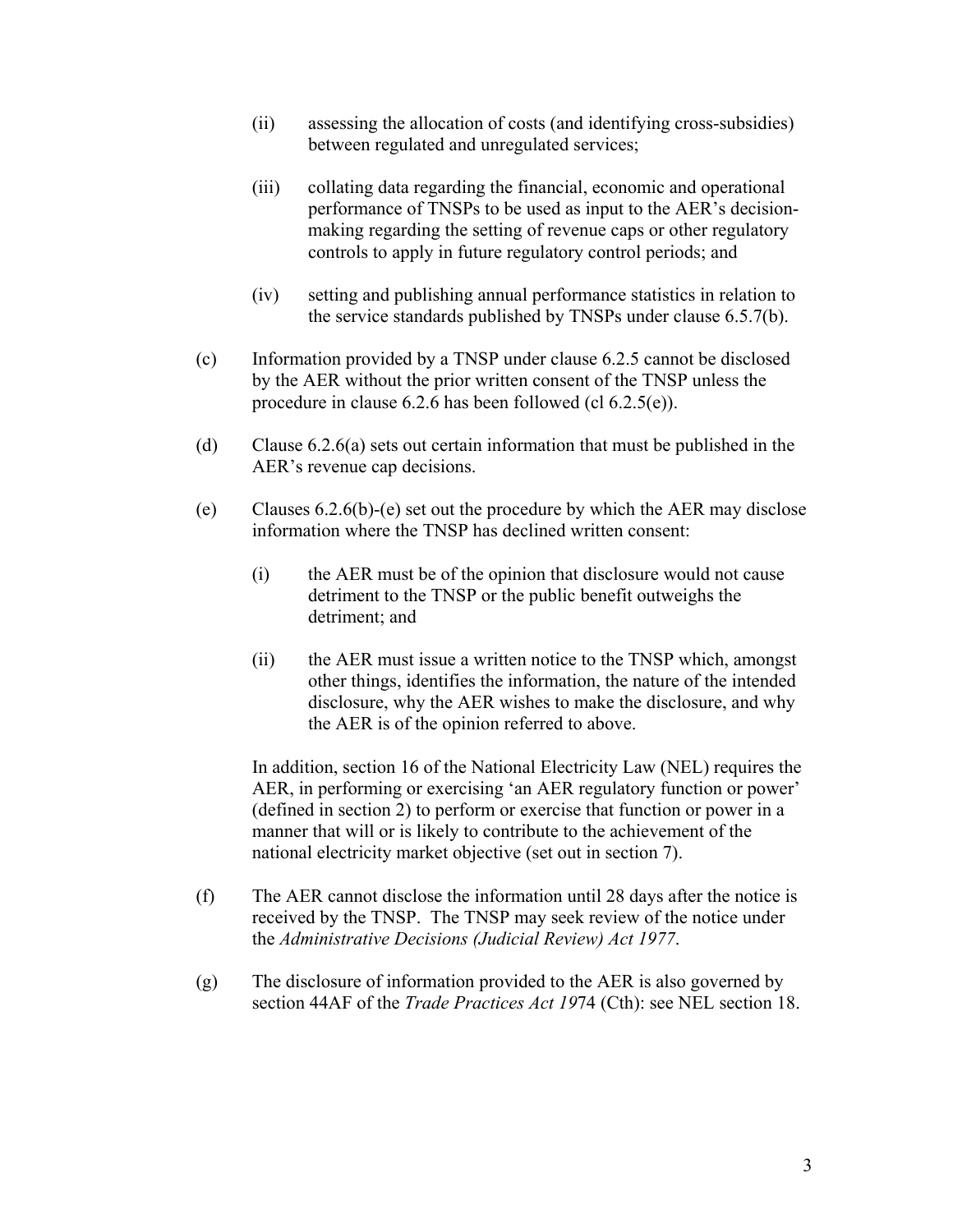# **1.3 ACCC / AER Regulatory Report**

- 6. The ACCC issued two documents pursuant to the former clauses 6.2.5(a)  $\&$  (c) of the Code:
	- (a) *Information Requirements Guidelines* (5 June 2002), which sets out the financial information that must be provided by TNSPs. In particular, Appendix B to the Guidelines sets out the pro forma financial statements to be provided by TNSPs each year.
	- (b) *Service Standards Guidelines* (12 November 2003), which sets out the approach to setting performance measures as part of a revenue cap, and the service quality information that must be provided by TNSPs. In particular, clause 4 on pages 2-3 of the Guidelines sets out the pro forma information to be provided by TNSPs each year.

These documents are contained in the *Compendium of Electricity Transmission Regulatory Guidelines* published by the AER on 22 August 2005.

- 7. The ACCC proposed to publish an annual report, commencing for the reporting period 2002/03, on the financial and operational performance of the TNSPs using the information submitted by the TNSPS under clause 6.2.5 of the Code. In summary, the Regulatory Report contains information on each TNSPs':
	- network characteristics and operating environment;
	- operating ratios (eg opex/line length);
	- service standards performance; and
	- actual outcomes against the revenue cap components.
- 8. The ACCC / AER Regulatory Report is similar in structure and content to the reports published by State electricity regulators on the performance of the distribution networks that they regulate.
- 9. In accordance with clause 6.2.5(e) of the Code, the ACCC sought written consent from the relevant TNSPs.
- 10. Following these meetings, TransGrid, SPI PowerNet, VENCorp, Powerlink and ElectraNet provided consent, the latter two subject to conditions which did not materially affect the publication of the report. However, EnergyAustralia raised questions regarding the ACCC's authority to publish the report and did not provide consent.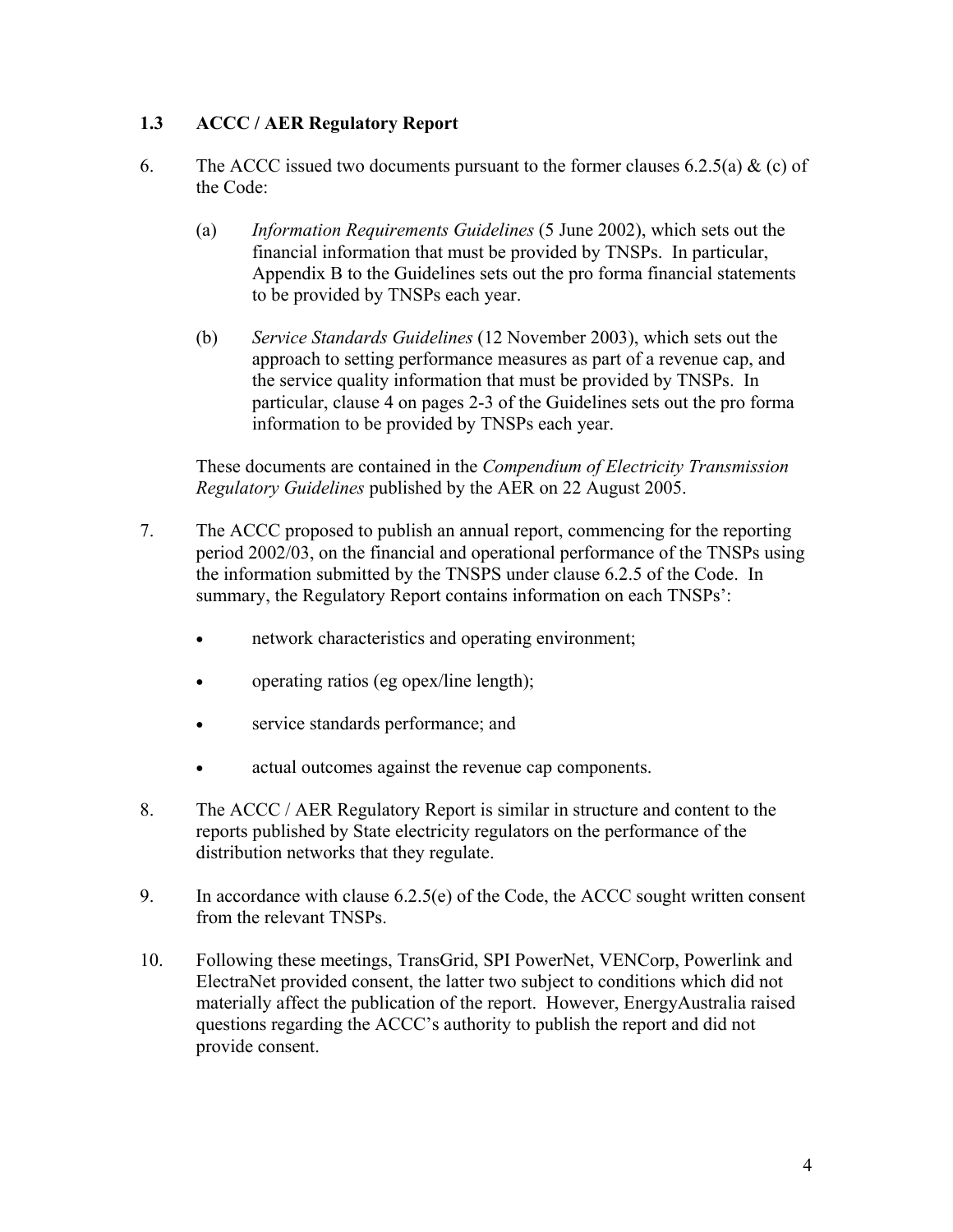

#### **1.4 Issue**

- 12. The Rules and draft Rule clearly provide a mechanism for proceeding to publish, where there is no written consent, annual reports on the performance of TNSPs in relation to service standards. However, there is no equivalent provision expressly providing for the AER to publish reports such as an annual report reviewing TNSPs' financial and economic performance.
- 13. The AER considers such reports:
	- facilitate informed public input into future decisions by the AER, AEMC and other bodies;
	- provide greater transparency and accountability of the regulatory process;
	- recognise the interrelationship between revenue and the standard of performance; and
	- foster efficient outcomes by allowing comparisons to be made between TNSPs.

Such reports are routinely published by the State and overseas regulators, and are regarded as good regulatory practice.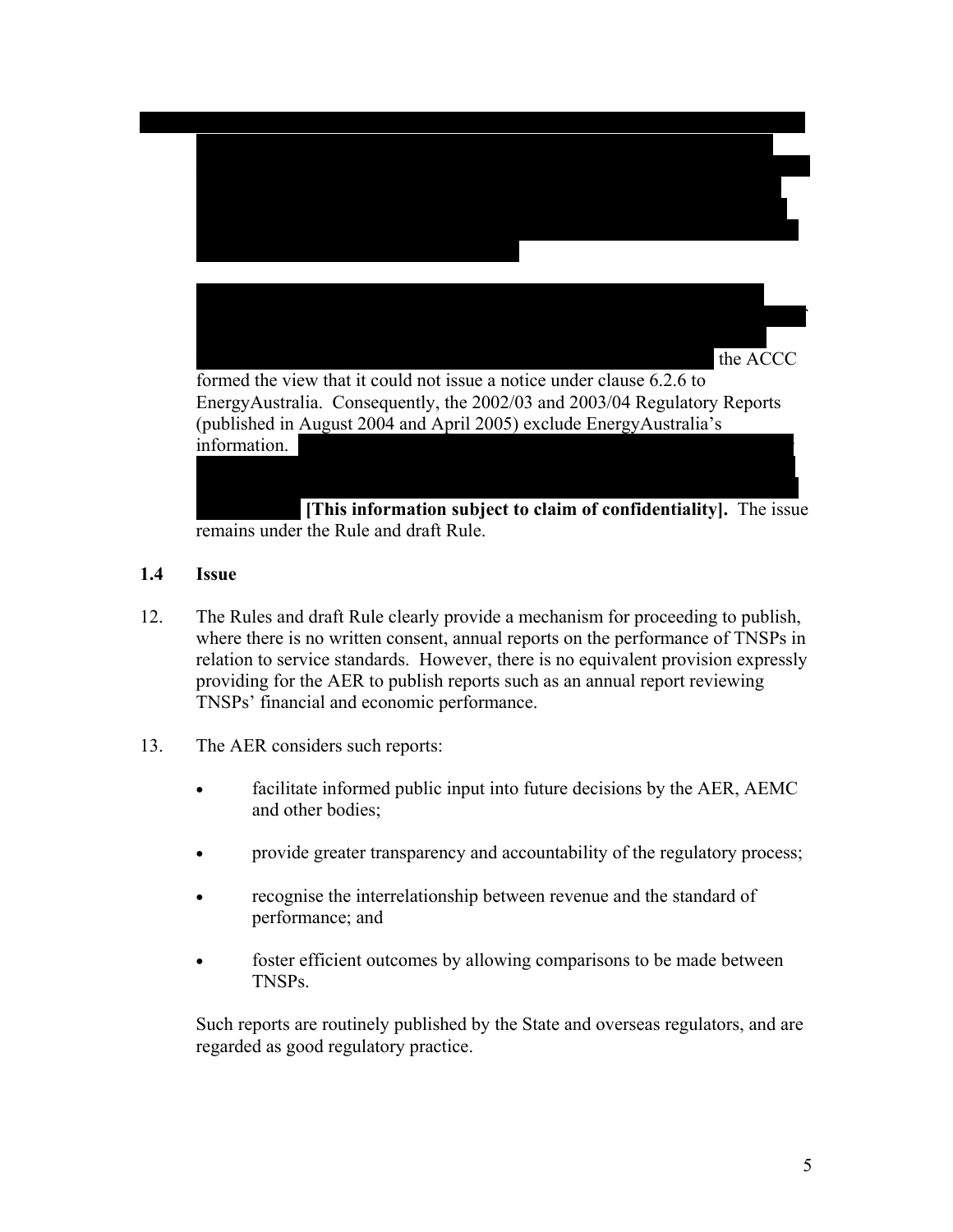## **1.5 Proposed amendment**

- 14. The amendment to the draft Rule proposed in Attachment 1 to this paper is intended to clarify that:
	- (a) a function of the AER is the collection, analysis and dissemination of information on matters relating to the economic regulation of the national electricity market and transmission networks; and
	- (b) the certified annual financial statements submitted by TNSPs under clause 6.19(a) must include such information as the AER may reasonably require to perform this function, and may be used by the AER to perform this function.
- 15. The proposed amendment reflects the wording of clause 9.1(a) of the Australian Energy Market Agreement (30 June 2004) and the reference to 'national electricity market' in section 2 of the NEL.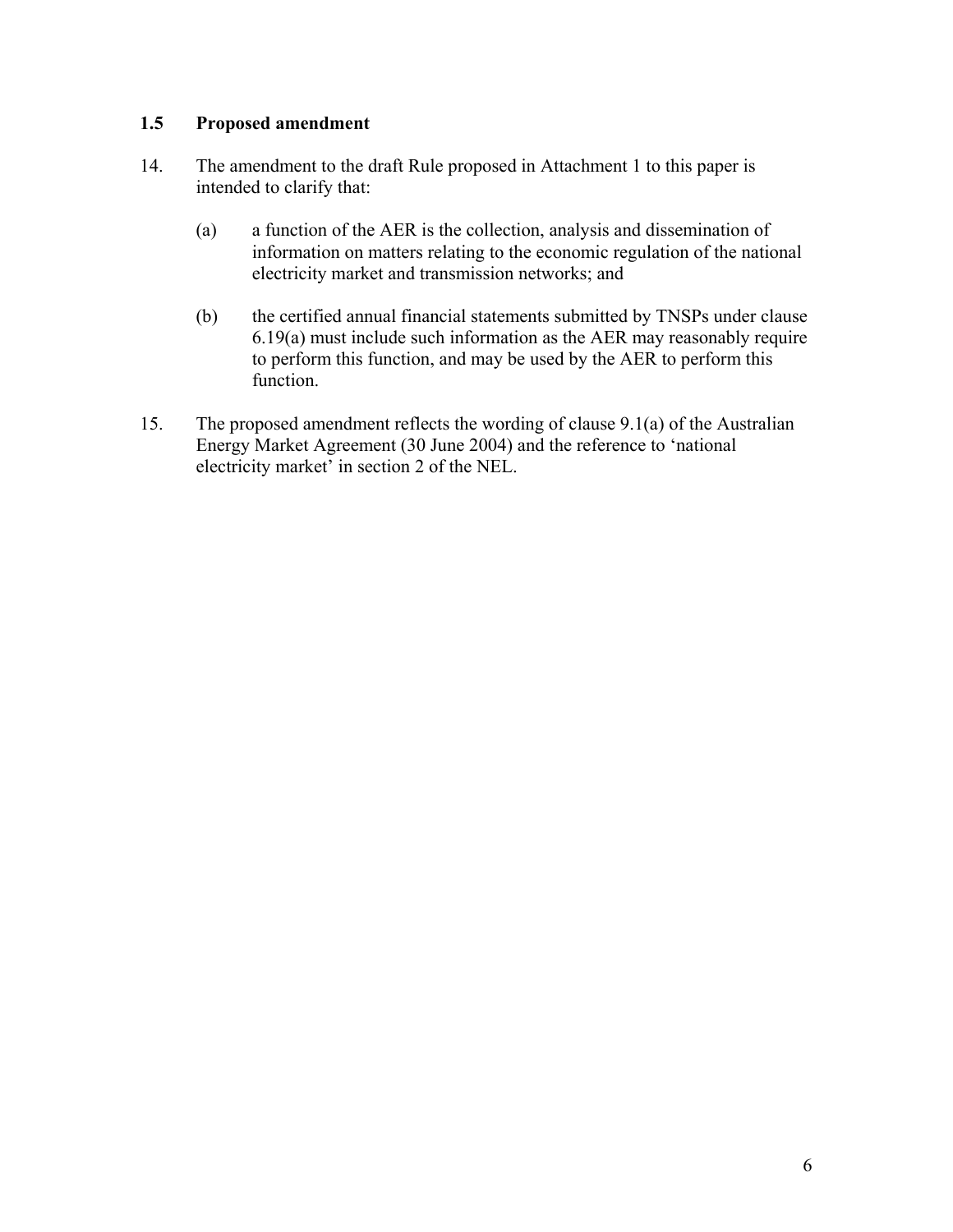#### **Part 2 Other drafting issues: Clauses 6.19 and 6.20**

- 16. Some further comments on clauses 6.19 and 6.20 follow:
	- (a) Clauses  $6.19(h)$  and  $6.20(a)$

Is clause 6.20(a) intended to cover all information that a TNSP has been required to provide to the AER (for example, under clause 6.2.14 in relation to a pass through application), or is it limited to information provided under clause 6.19? (Clause 6.19(h) suggests that information provided under clause 6.12.1(c) in relation to a revenue proposal, should be treated as information provided under clause 6.19 (although the process set out in clauses 6.19(f) and 6.20 applies only in the case where the guidelines state that the information will not be disclosed).)

(b) Clause 6.19(d)

Clause 6.19(d) provides that the AER may require a TNSP to provide information the AER reasonably requires to perform 'its regulatory functions in a manner and by a date it considers to be consistent with the requirements of this Division, Subdivision 1 of Division 2 or Division 3'. Is 'regulatory functions' intended to cover a subset of functions conferred by Divisions 2.1, 3 and 4?

(c) Interaction between clauses 6.12.1(c) and 6.19

Clause 6.12.1(c) requires a TNSP to include, in its revenue proposal, information that is specified by the AER in guidelines. The guidelines must be made in accordance with the transmission guideline procedures set out in clause 6.22 (see clause 6.12.2(b)). The AER understands that clause 6.22 does not apply to information requests under clause 6.19(a) and (d). Could clause 6.19 be used to obtain information from a TNSP in the context of making a transmission determination? This seems the preferable approach given that there would be practical difficulties in following the clause  $6.12.2(b)(2)$  process when seeking further information from a TNSP in the context of assessing that TNSP's revenue proposal.

(d) Application of NEL s 16

Would section  $16(1)(a)$  of the NEL apply to decisions to: require information (eg under cl  $6.12.1(c)$ ,  $6.19(a)$  or  $6.19(d)$ ); require verification or auditing (cl 6.19(e)); and publish information (cl 6.20(a))?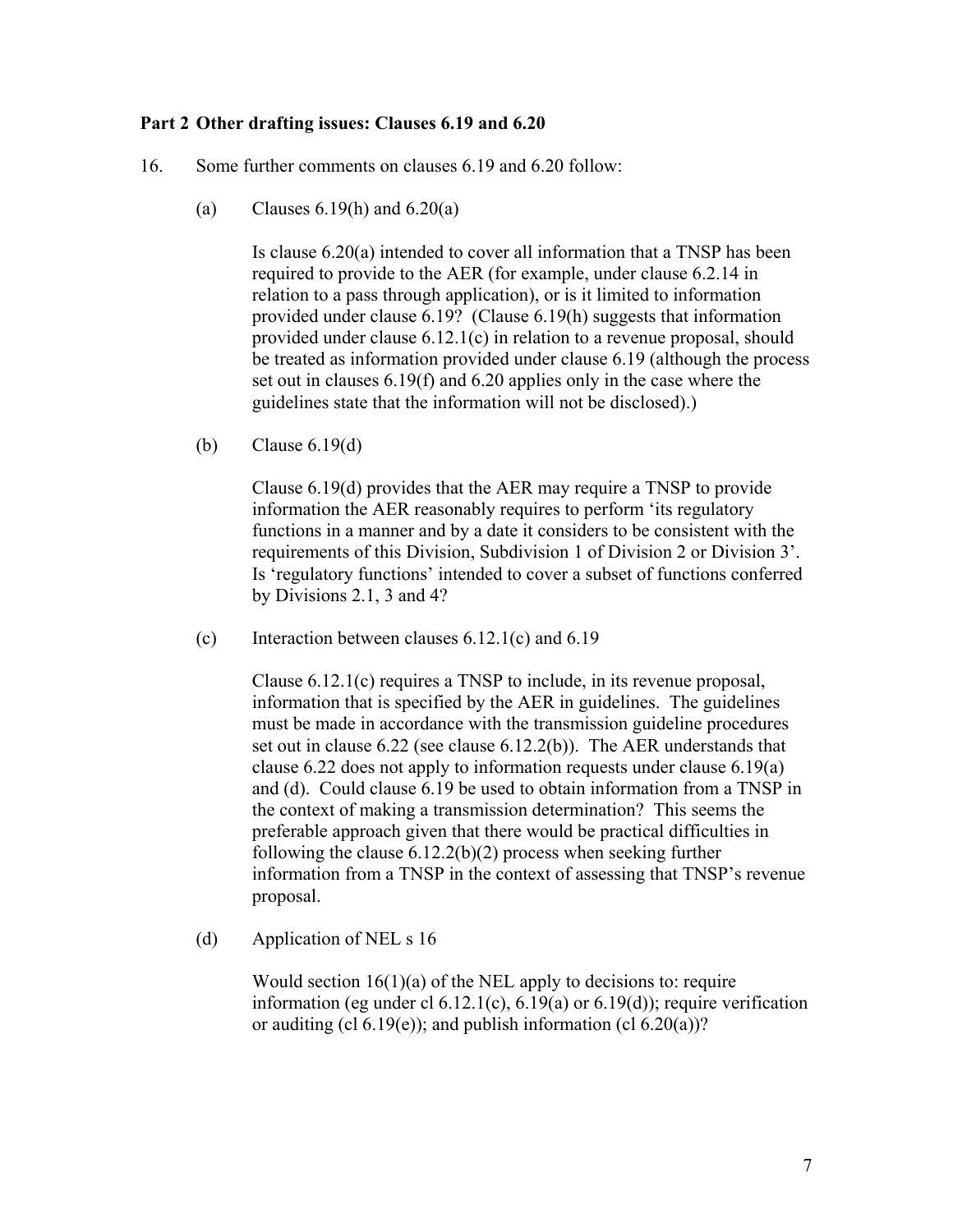# *Subdivision 2 – Information Collection*

### **6.19 Information disclosure by Transmission Network Service Providers**

- (a) A *Transmission Network Service Provider* must submit certified annual financial statements to the *AER* (in a form and by a date to be determined by the *AER*) which provide a true and fair statement of the financial and operating performance of the *Transmission Network Service Provider* in a reporting period.
- (b) The certified annual financial statements submitted by the *Transmission Network Service Provider* under clause 6.19(a) must include:
	- (1) such information as the *AER* may reasonably require to prepare and publish:
		- (A) annual performance statistics in relation to the service standards published by the *Transmission Network Service Provider* under clause  $6.5.7(b)$ ; and
		- (B) annual statistics regarding the performance of the *Transmission Network Service Provider* under any *service target performance incentive scheme* that applies to it in respect of the reporting period;
	- (2)-(4) …; and
	- (5) such information as the *AER* may reasonably require to collate, analyse and disseminate information on matters relating to the economic regulation of the national electricity market and *transmission networks*.
- (c) The certified annual financial statements submitted by the *Transmission Network Service Provider* to the *AER* may be used by the *AER* to:
	- (1) monitor the compliance of the *Transmission Network Service Provider* with the *total revenue cap* for the *Transmission Network Service Provider* for a *regulatory control period* and with the *maximum allowed revenue* for the *Transmission Network Service Provider* for each *regulatory year* of a *regulatory control period*;
	- (2) assess the allocation of costs between services which are subject to regulation under a *revenue cap determination* and services or activities which are not subject to regulation under the *revenue cap determination*, and identify any cross-subsidy between these different types of services or activities;
	- (3) collate data regarding the financial, economic and operational performance of the *Transmission Network Service Provider* to be used as input to the *AER's*  decision-making regarding the setting of revenue caps or other regulatory controls to apply in future *regulatory control periods*;
	- (4) prepare and *publish*:
		- (A) annual performance statistics in relation to the service standards published by the *Transmission Network Service Provider* under clause 6.5.7(b); and
		- (B) annual statistics regarding the performance of the *Transmission Network Service Provider* under any *service target performance incentive scheme* that applies to it:
	- (5) *publish* aggregate information on the amount of any reductions, during the relevant reporting period, in the prices payable by a *Transmission Network User* for the relevant *prescribed transmission services* provided by the *Transmission Network Service Provider*, including any reductions under clause 6.5.8 in *Customer TUOS general charges* and/or *common service charges*, and the percentage of the reductions in the Customer TUOS general charges and/or common service charges (if any) that were recovered from other *Transmission Customers* through their *Customer TUOS general charges* and/or *common service charges*, respectively, under clause 6.5.8(c); and